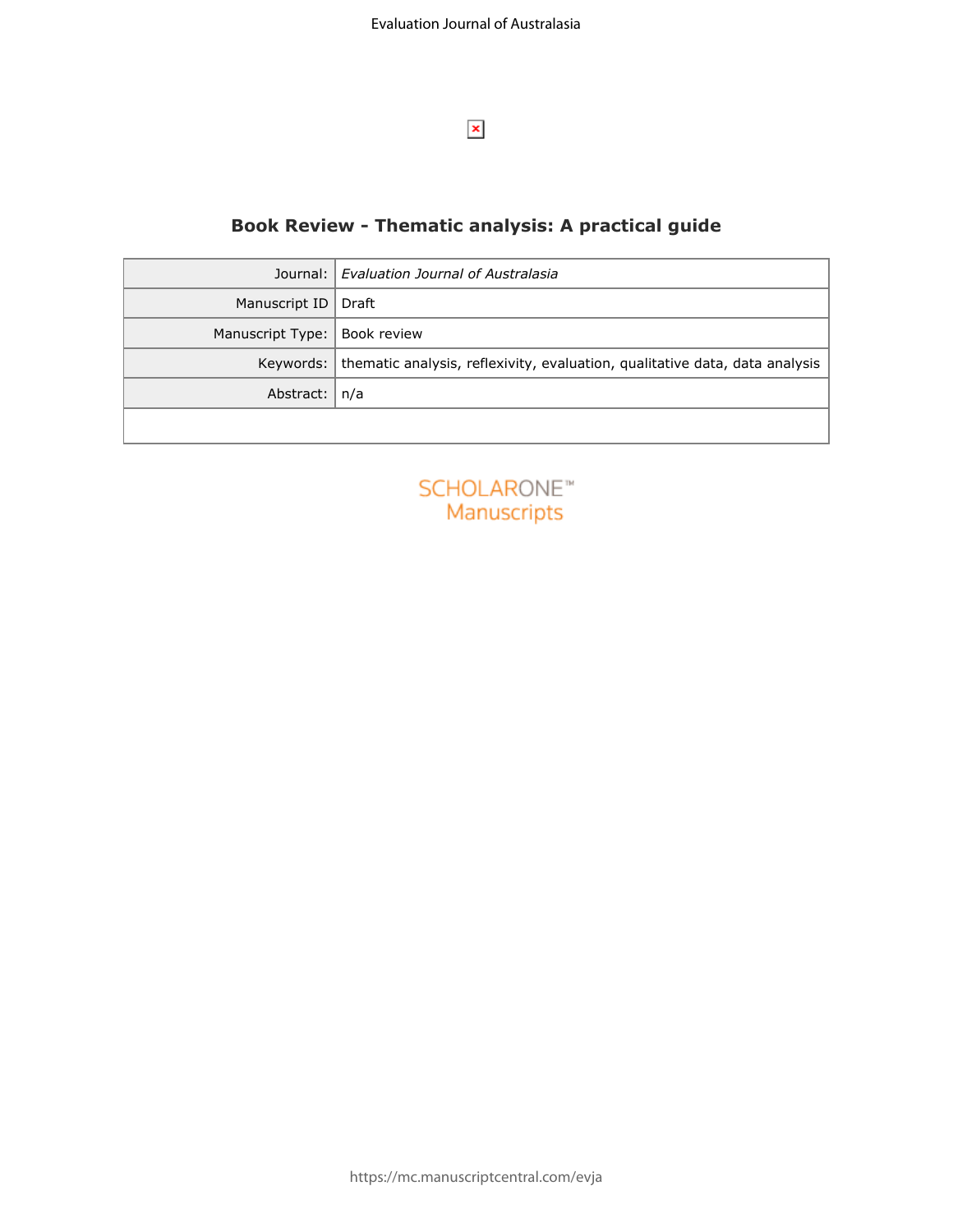$\mathbf{1}$ 

### **Book Review**

# *Thematic analysis: A practical guide*

**Virginia Braun & Victoria Clarke (2021). Thematic analysis: A practical guide. SAGE Publications. ISBN 978-1-4739-5323-9 (hardback), ISBN 978-1-4739-5324-6 (paperback), 978-1-5264-1729-9 (digital).**

For many qualitative researchers and evaluators using qualitative methods, the names "Braun and Clarke" roll off the tongue as easily as their own. Virginia Braun and Victoria Clarke have become synonymous with "thematic analysis" (TA), an analytic method (or rather, a family of methods) for identifying patterns of meaning across qualitative data sets. Their article "Using thematic analysis in psychology" (2006) put TA on the map as a clearly demarcated and legitimate method of data analysis. As of writing, that article has received almost 12,000 citations according to Google Scholar.

It is used to a case of the tongue as easily as their own. Virginia<br>s with "thematic analysis" (TA), an analytic regnate and the tongue of meaning across qualitative data<br>ology" (2006) put TA on the map as a clearl<br>analysi Since 2006, Braun and Clarke have written extensively on thematic analysis, refining their thinking and approach, culminating in a new book, *Thematic analysis: A practical guide* (2021, SAGE). For researchers and evaluators alike, thematic analysis is a "go to" method for analysing and synthesising qualitative data such as stakeholder interviews and focus groups. However, as Braun and Clarke (2019) have noted, TA is not a homogenous approach and is better understood as an umbrella term under which can be found a range of different thematic approaches to data analysis. More recently, Braun and Clarke (2020) refer to TA "methods" rather than TA as a single method, to emphasise the existence of different approaches to conducting TA. It is important for anyone seeking to use TA to make an unambiguous and reflexive decision on the type of TA they wish to employ when analysing qualitative data.

*Thematic analysis: A practical guide* is the first book-length exposition of Braun and Clarke's version of TA, which they refer to as "reflexive TA". They have previously written about the differences between other approaches such as coding reliability and codebook TA and reflexive TA (Braun & Clarke, 2019). Here again they include a chapter on these differences (Chapter 8). The authors suggest this chapter is a good place to start for those new to TA, to help the reader position reflexive TA within the broader family of TA methods. This chapter would also be a suitable entry point for evaluators who have used thematic analysis in the past but may be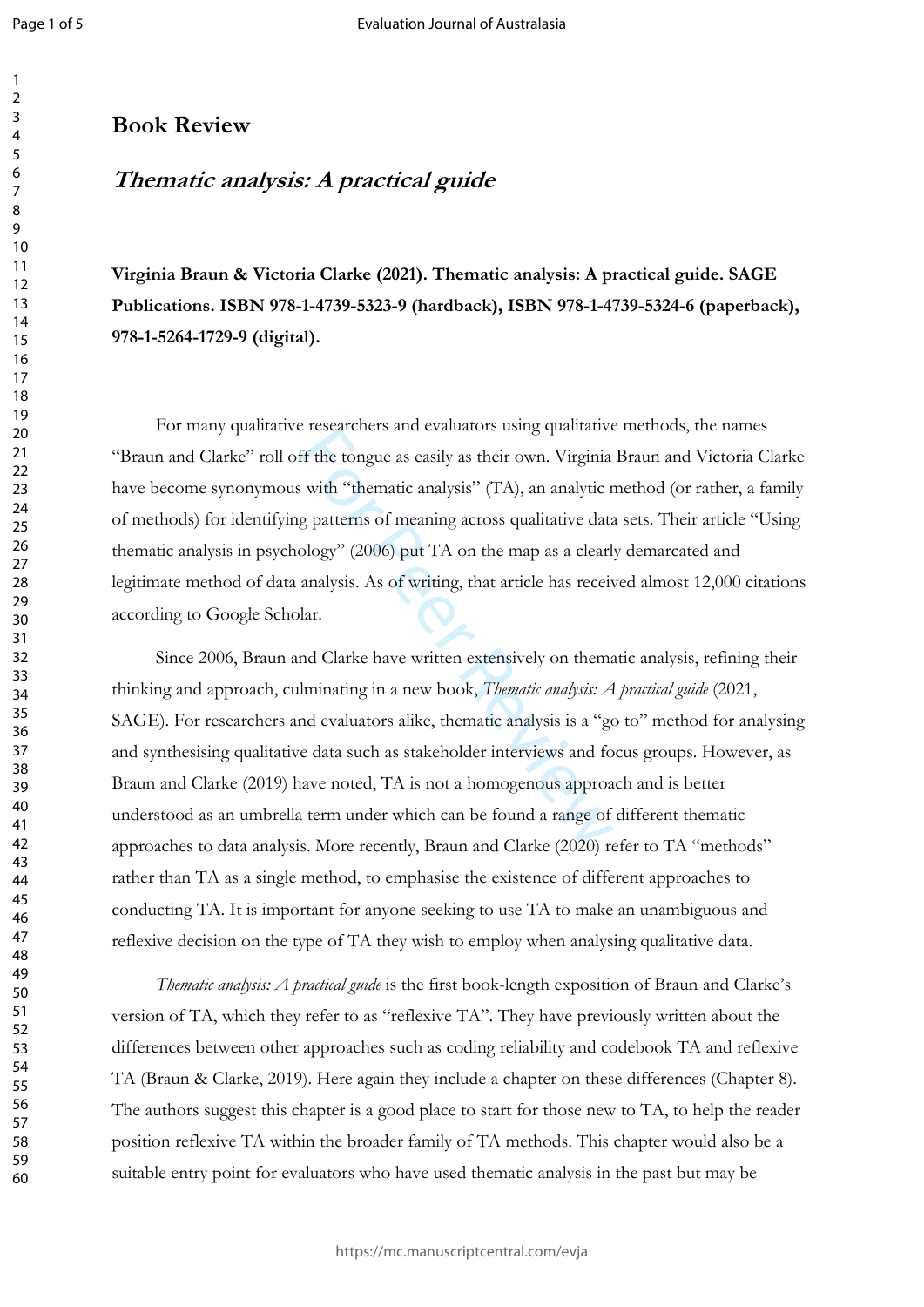unfamiliar with the wide range of approaches to TA. Given the predominant focus on reflexive TA throughout the book, however, the book title (which suggests a broad focus on TA) may be slightly misleading for potential readers.

The book is intended primarily for those seeking to learn to do reflexive TA, and secondarily for those teaching it (with a companion website housing extensive resources to support both audiences). It is possible for readers to engage with the book in a non-linear fashion depending on their existing levels of knowledge and expertise, and specific areas of interest (see the various reading pathways suggested in the "Scene setting" chapter). The book is divided into two sections. Section 1 is a practical step-by-step guide to doing reflexiveTA, especially pitched at the novice researcher. More seasoned researchers, however, can also benefit from this section, particularly those who still cite the 2006 paper for the use of TA, because the "Braun and Clarke" approach to TA has been developed considerably since then. Section 2 is a deeper dive into interpretation and theory, important concepts to understand to produce valid and quality reflexive TA.

arly those who still cite the 2006 paper for the<br>vach to TA has been developed considerably<br>tution and theory, important concepts to und<br>of practicality, the book uses a worked exam<br>e dataset is used in Section 1 to work t True to its promise of practicality, the book uses a worked example dataset to demonstrate reflexive TA in action. The dataset is used in Section 1 to work through each of the six phases of reflexive TA whilst making it clear that reflexive TA is not necessarily a clear cut, step-by-step process. These feature boxes provide a fascinating glimpse into the analytic process for reflexive TA. These expositions of doing reflexive TA—from a set of notes responding to data familiarisation through to coding, theme development and naming—demonstrate the organic, processual yet systematic nature of the method. There are also insightful reflections from other researchers on their experiences of using TA throughout these sections. Further on in Section 1, the authors discuss one of the fundamental concepts of reflexive TA, namely what constitutes a "theme". Understanding this point is vital to producing quality reflexive TA—themes are not simply summaries of content or topics capture patterns of "shared meaning, united by a central organising concept" (p. 77). Quality reflexive TA is characterised by an analytic depth which is not evident in mere topic summaries (see Chapter 9 in Section 2 for a fulsome discussion of how to ensure the quality of reflexive TA). If a commissioner of an evaluation prefers topic or content summaries of qualitative data rather than deep, theoretically grounded analysis, then reflexive TA will not be the appropriate method. Section 1 wraps up with a chapter on writing the TA report and contains excellent advice on why writing is fundamentally important to the analytic process.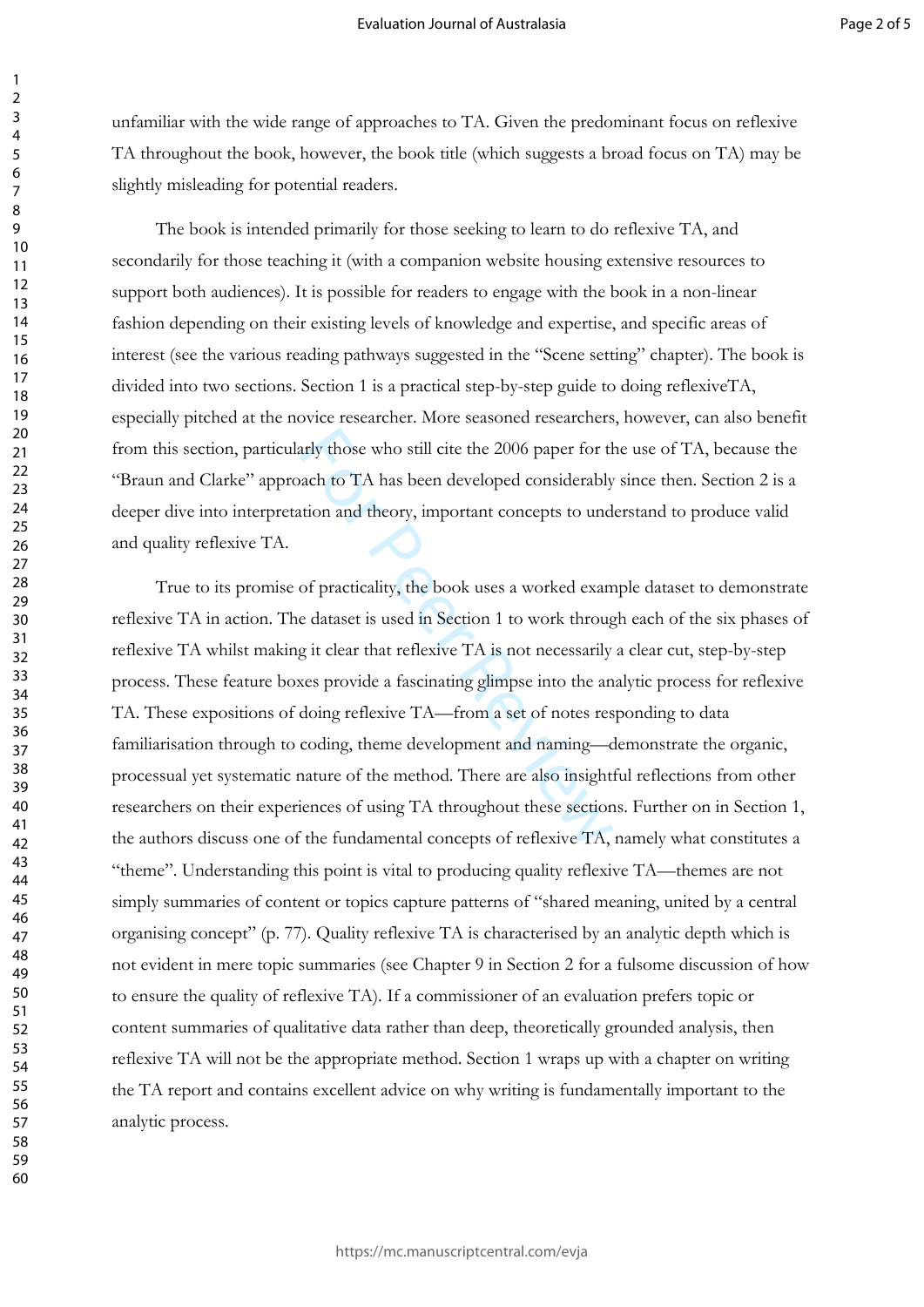123456789

 $\mathbf{1}$  $\overline{2}$  $\overline{3}$  $\overline{4}$ 5 6  $\overline{7}$ 8  $\mathsf q$ 

#### Evaluation Journal of Australasia

In addition to the later chapters already mentioned, section 2 contains very accessible discussions on the use of theory and the importance of interpretation to reflexive TA (again, something which needs to be understood if the analysis is to go beyond mere description). Braun and Clarke come into their own when they write to democratise the role of theory in qualitative research. The "not so scary" theory chapter (Chapter 6) unpacks "Big Theory" with a lighthearted and even irreverent tone that demystifies some of the more obtuse concepts in qualitative research. Yet another key point to grasp about TA is that it is not—and should not be presented as—atheoretical. A hallmark of quality TA and reflexive TA in particular is that it is based on and presents a clear explication of theoretical orientation and assumptions.

by points of clarification. "<br>The aw out the most important points for the re<br>The and its practice. The chapter on interpretation<br>of keep top of mind, and Braun and Clarke he<br>mements like this. These nuggets will undoub<br>of One of my favourite aspects of this book are the "Alerts" throughout which highlight things to watch out for, common pitfalls and points of clarification. "Practice points" and "Key concepts" sections also draw out the most important points for the reader to build understanding of reflexive TA and its practice. The chapter on interpretation, for example, contains an alert, "The wider context of data shapes our interpretation of their meaning". This is a point for all evaluators to keep top of mind, and Braun and Clarke have peppered their book throughout with pithy statements like this. These nuggets will undoubtedly be written on many a sticky note and attached to the computer monitors of qualitative researchers everywhere!

A key difference between reflexive TA and other approaches to thematic analysis is the role of the analyst, and this has implications for its use in an evaluation context. Whilst other coding reliability approaches to TA maintain some claim to objectivity, reflexive TA is avowedly "Big Q" Qualitative (Kidder & Fine, 1987) because the researcher's subjectivity is viewed as an analytic and interpretative resource to be mined and applied, as opposed to a liability which must be managed (Braun & Clarke, 2019).<sup>1</sup> Reflexive TA requires the analyst to "both interrogate and harness the value of" their own subjectivity (Braun & Clarke, 2021, p. 6). Evaluation is comprised of both evaluative thinking and reasoning; deductive and inductive processes, and ultimately, evaluators are required to "render judgment" on the subject matter at hand (Scriven, 1980), drawing on the available evidence as well as their own values and beliefs (Markiewicz & Patrick, 2016). Adopting reflexive TA brings these subjective elements to the fore in analysis, synthesis, and reporting which ultimately (if adequately explained and justified) can lend transparency and credibility to the qualitative data analysis, evaluation findings, recommendations, and lessons learned. The ability to be transparently reflexive when engaging with stakeholders right through to data analysis and reporting can help build and maintain the evaluator's professional credibility in the eyes of commissioners and stakeholders (for more on professional credibility, see Moretti, 2021). Finally, the skills and orientations which Braun and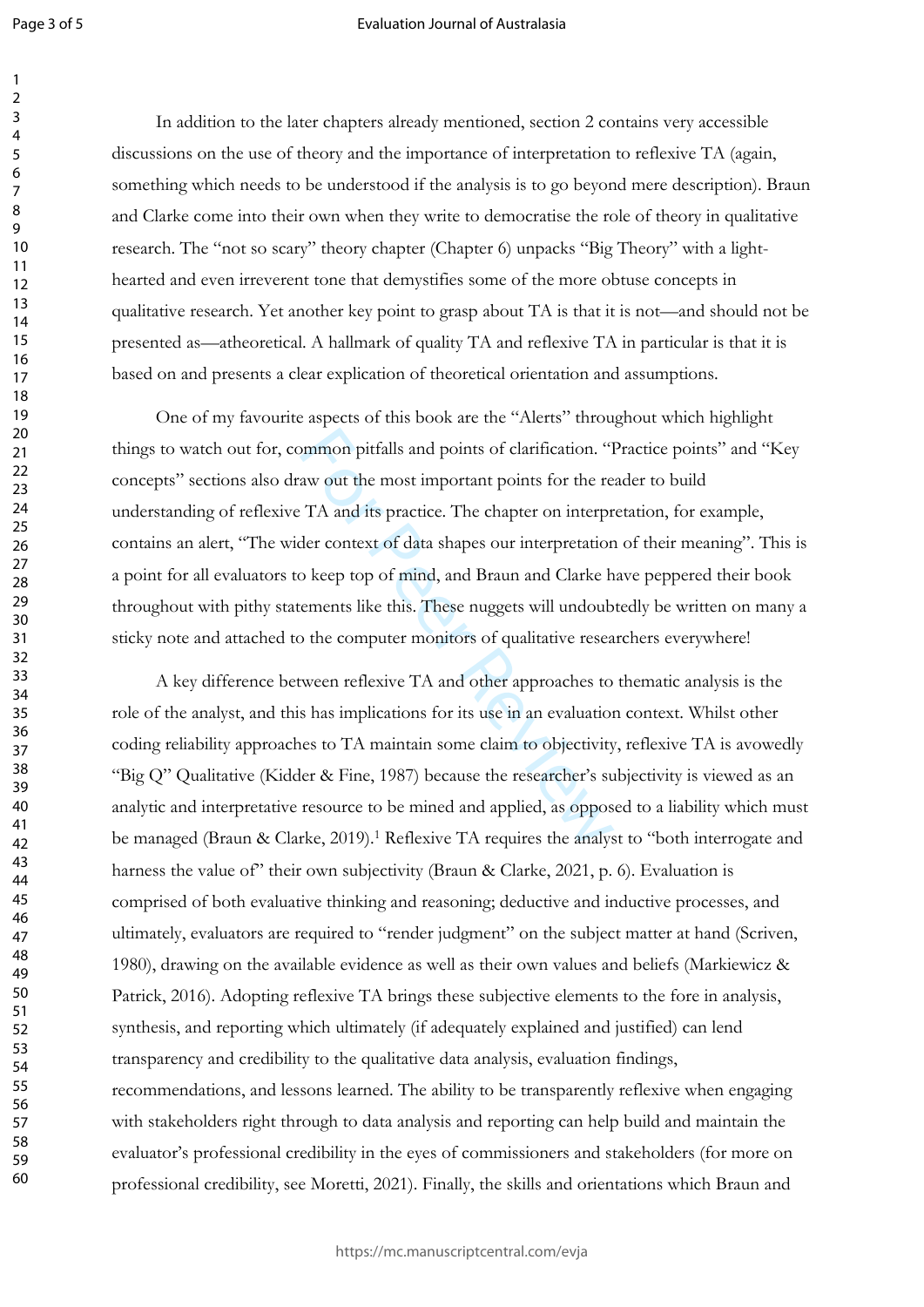Clarke identify as critical to a qualitative sensibility fundamental to reflexive TA are also relevant to the contextualised sense-making required in much evaluation where evaluators must arrive at an "understanding that is about nuance, complexity and even contradiction, rather than finding a nice tidy explanation" (2021, p. 7).

As with their previous publications, Braun and Clarke write in an invitational style, welcoming and accommodating a wide readership including those who are neurodivergent by, for example, contextualising and explaining jokes in the text or clearly sing-posting passages the reader is not to take too seriously. I believe it is their highly accessible style of writing and their ability to unpack complex ideas and communicate them clearly and succinctly which has played a large role in building their notable profiles within qualitative research circles.

bly priced for an academic text (\$79.95 AU)<br>ook version—note, this review was of the el<br>eBook version (which was accessed through<br>that the footnotes appear interspersed through<br>that from readability. This minor point aside The book is reasonably priced for an academic text (\$79.95 AUD for paper back and around \$50-\$60 for an eBook version—note, this review was of the eBook version). One small criticism I do have of the eBook version (which was accessed through SAGE's online platform, VitalSource Bookshelf) is that the footnotes appear interspersed throughout the body of the text, which does detract somewhat from readability. This minor point aside, the book and companion website represent excellent value for money. *Thematic analysis: A practical guide* is set to become a classic within qualitative research and is an essential addition to the evaluator's toolkit.

#### **References**

- Braun, V., & Clarke, V. (2006). Using thematic analysis in psychology. *Qualitative Research in Psychology*, *3*(2), 77-101.<https://doi.org/10.1191/1478088706qp063oa>
- Braun, V., & Clarke, V. (2020). Can I use TA? Should I use TA? Should I not use TA? Comparing reflexive thematic analysis and other pattern-based qualitative analytic approaches. *Counselling and Psychotherapy Research*, *21*(1), 37–47. <https://doi.org/10.1002/capr.12360>

Braun, V., & Clarke, V. (2021). *Thematic analysis: A practical guide* [eBook version]. SAGE.

- Braun, V., Clarke, V., Hayfield, N., & Terry, G. (2019). Thematic analysis. In P. Liamputtong (Ed.), *Handbook of research methods in health social sciences* (pp. 843–860). Springer. [https://doi.org/10.1007/978-981-10-5251-4\\_103](https://doi.org/10.1007/978-981-10-5251-4_103)
- Kidder, L. H., & Fine, M. (1987). Qualitative and quantitative methods: When stories converge. *New Directions for Program Evaluation*, *1987*(35), 57–75. <https://doi.org/10.1002/ev.1459>
- Markiewicz, A., & Patrick, I. (2016). *Developling monitoring and evaluation frameworks*. SAGE.